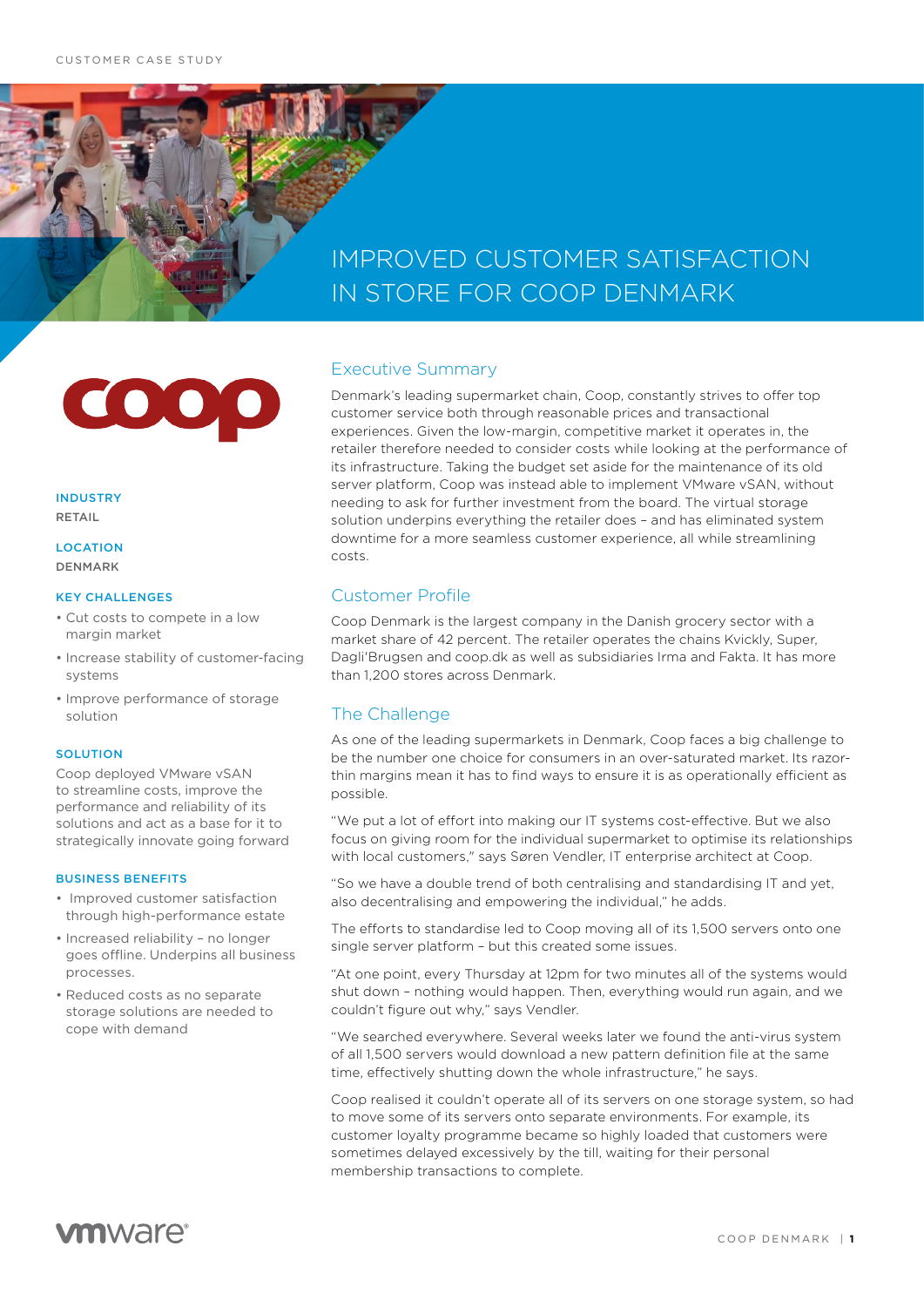*"*vSAN underpins every business process in Coop – all the way from the tills in the stores, through to the provisioning of goods from the warehouses onto the stores and back to all the headquarter processes."

SØREN VENDLER IT ENTERPRISE ARCHITECT COOP DENMARK.

#### VMWARE FOOTPRINT

• VMware vSAN

#### PARTNER

• Atea

"We had to move the loyalty programme out of our central storage system and put it on a dedicated storage system, causing an extra cost of around 1 million EURO," says Vendler.

## The Solution

In order to streamline costs and rectify issues with the server, Coop decided to look at the market for new solutions, but it struggled to find an appliance that matched its specific needs.

Having worked with other VMware solutions for a number of years, the retailer decided to explore its storage product, vSAN, to see if it would fit the bill.

"We trusted VMware to provide the detailed design of a solution so we could be absolutely certain there were no inherent defects in it." Vendler explains.

"VMware has certified a very broad range of individual hardware components, meaning we were able to put together a solution that fit exactly to Coop's needs," he adds.

A big reason VMware's vSAN server platform was chosen was because the Coop team was able to finance its design and implementation simply by using the maintenance costs it had put aside for running its old physical infrastructure. "We didn't have to go to the board for the investment – instead we were able to make use of the existing budget we'd put aside for the maintenance and upkeep of the physical system but use it to invest in a system that would ultimately help us reduce costs instead."

Vendler notes that IT infrastructure projects of this size are normally very complex and time consuming but that this wasn't the case with vSAN. "The vSAN project only took about three months and it went completely according to plan – that normally never happens," he says.

## Business Results & Benefits

The VMware vSAN server platform's performance means the Coop infrastructure isn't disrupted in any way like it used to be.

"Our new vSAN server platform is far more effective; it performs so much better now. It has helped to guarantee business continuity and we no longer need to have dedicated storage solutions for specific purposes," he says.

vSAN will also help Coop continue to standardise and keep all of its servers running on a shared platform. In turn, this will mean it can cut costs.

But the use of vSAN extends beyond providing solutions for the problems Coop had in the past; it is now at the heart of everything the retailer does.

"VMware vSAN underpins every business process in Coop – all the way from the tills in the stores, through to the provisioning of goods from the warehouses into the stores and then back to all the headquarter processes," says Vendler. "If vSAN doesn't run, Coop doesn't run."

## Looking Ahead

Coop Denmark isn't looking to stand still in the years to come – it will continue to innovate and it will rely on vSAN to ensure it can do this without any issues.

"The retail sector is due for a lot of change in the near future. But one thing that we're certain of is vSAN supporting us for many years to come," Vendler says.

## **vm**ware<sup>®</sup>